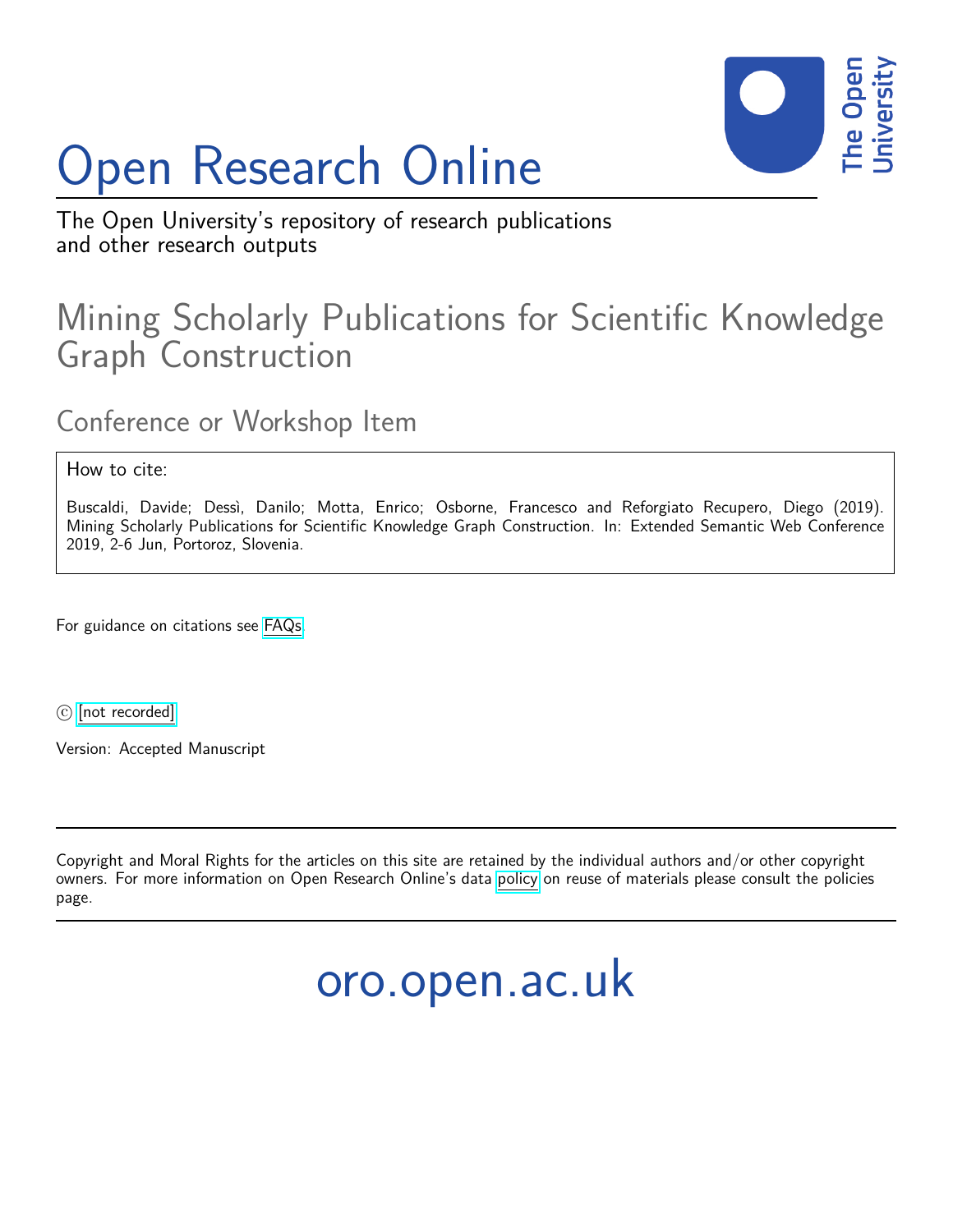### Mining Scholarly Publications for Scientific Knowledge Graph Construction

Davide Buscaldi<sup>1</sup>, Danilo Dessi<sup>2</sup>, Enrico Motta<sup>3</sup>, Francesco Osborne<sup>3</sup>, and Diego Reforgiato Recupero<sup>2</sup>

> $^{\rm 1}$  davide.buscaldi@lipn.univ-paris13.fr  $^2$   $\{$ danilo\_dessi, diego.reforgiato $\}$ @unica.it  $^3$   $\{$ enrico.motta, francesco.osborne $\}$ @open.ac.uk

Abstract. In this paper, we present a preliminary approach that uses a set of NLP and Deep Learning methods for extracting entities and relationships from research publications and then integrates them in a Knowledge Graph. More specifically, we i) tackle the challenge of knowledge extraction by employing several state-of-the-art Natural Language Processing and Text Mining tools, ii) describe an approach for integrating entities and relationships generated by these tools, and iii) analyse an automatically generated Knowledge Graph including 10, 425 entities and 25, 655 relationships in the field of Semantic Web.

#### 1 Introduction

Knowledge graphs (KG) are large network of entities and relationships, usually expressed as RDF triples, relevant to a specific domain or an organization [4]. Many of state-of-the-art projects such as DBPedia, Google Knowledge Graph, BabelNet, and YAGO build KGs by harvesting entities and relations from textual resources, such as Wikipedia pages.

Scientific Knowledge Graphs (SKGs) focus on the scholarly domain and typically contains metadata describing research publications such as authors, venues, organizations, research topics, and citations. Good examples are Open Academic Graph<sup>4</sup>, Scholarlydata.org [7], and OpenCitations [8]. Their main limitation is that they typically represent the content of the papers as unstructured text (title, abstract, sometimes the full text). Therefore, a significant challenge in this field regards the generation of SKGs that contain also a explicit representation of the knowledge presented in the publications [2], and potentially describes entities such as approaches, application, formats, and so on.

Most of the relevant information for populating such a KG could be derived from the text of research publications. However, integrating this information in a coherent knowledge graph is still an open challenge.

In this paper, we present a preliminary approach that uses a set of NLP techniques for extracting entities and relationships from research publications and then integrate them in a KG. More specifically, we i) tackle the challenge of knowledge extraction by employing several state-of-the-art Natural Language Processing and Text Mining tools, ii) describe an approach for integrating entities and relationships generated by these tools, and iii) analyse an automatically

<sup>4</sup> https://www.openacademic.ai/oag/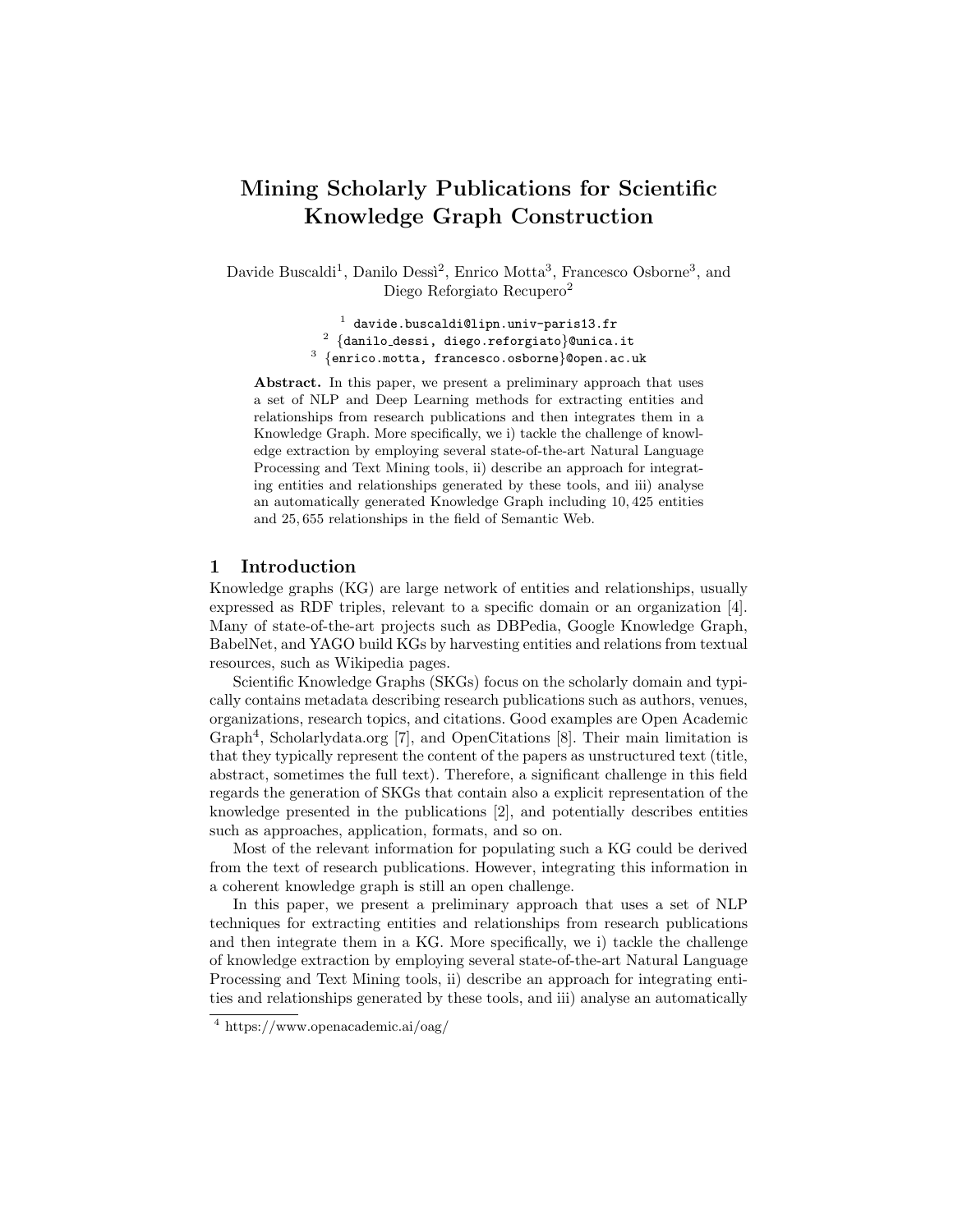2 D. Buscaldi et al.

generated Knowledge Graph including 10, 425 entities and 25, 655 relationships in the field of Semantic Web.

#### 2 The Proposed Approach

We collect a dataset composed by 12,007 abstracts of scientific publications about the Semantic Web domain. It was retrieved by selecting all publications from Microsoft Academic Graph dataset which contains the string "Semantic Web" in the "field of science" heading.

For extracting entities and relations, we exploited the following resources:

- An extractor framework designed by [5] which provides tools for detecting entities and relations from scientific literature. It detects six types of entities (Task, Method, Metric, Material, Other-Scientific-Term, and Generic) and seven types of relations among a list of predefined choices (Compare, Part-of, Conjunction, Evaluate-for, Feature-of, Used-for, Hyponym-Of ).
- OpenIE [1], provided with Stanford Core NLP<sup>5</sup> . It detects general entities and relations among them, using verbs as predicates.
- The CSO Classifier [9], a tool for automatically tagging research papers with a set of research topics draw from the Computer Science Ontology (CSO)<sup>6</sup> [10]. CSO is a comprehensive ontology of research areas in the field of Computer Science, which was automatically generated from a dataset of 16 million research publications.

In order to generate the graph, we need to integrate all triples extracted from the abstracts. First we had to clean entities by removing punctuation, stopwords, merging singular and plural forms, splitting entities containing compound expressions, and handling acronyms.

For the entity merging task we exploit two data structures. The first one, labelled  $W2LE$ , maps each word to a list of entities that share the last token (e.g. medical ontology, biomedical ontology, pervasive agent ontology, and so on.). With W2LE we avoided comparing those entities that syntactically could not refer to the same entity (e.g. the entities ontology generation and ontology adoption were not compared). The second one, labelled  $E2E$ , maps each original entity to the entity that will represent it in the KG.

Given an entity e and the list of its tokens  $\{t_0, ..., t_n\}$ , we chose  $t_n$ . If  $t_n$  was not present in  $W2LE$ , a new entry key  $t_n$  was added to  $W2LE$  and its value is a list with e as its unique element. If  $t_n$  was in  $W2LE$ , then we compute the Levenshtein string similarity<sup>7</sup> between the entity  $e$  and all other entities  $e'_0, ..., e'_m \in W2LE[t_n]$ . If the resulting score met a given threshold  $t_L$  (set to 0.9 in the prototype), the entity e was mapped as  $e'_{i}$  in E2E. Otherwise e was mapped to itself in E2E. At the end, the entity e was added to  $W2LE[t_n]$ . Finally, the map  $E2E$  was used to select the entities for the graph. For each

<sup>5</sup> https://stanfordnlp.github.io/CoreNLP/

<sup>6</sup> http://cso.kmi.open.ac.uk

<sup>7</sup> https://pypi.org/project/python-Levenshtein/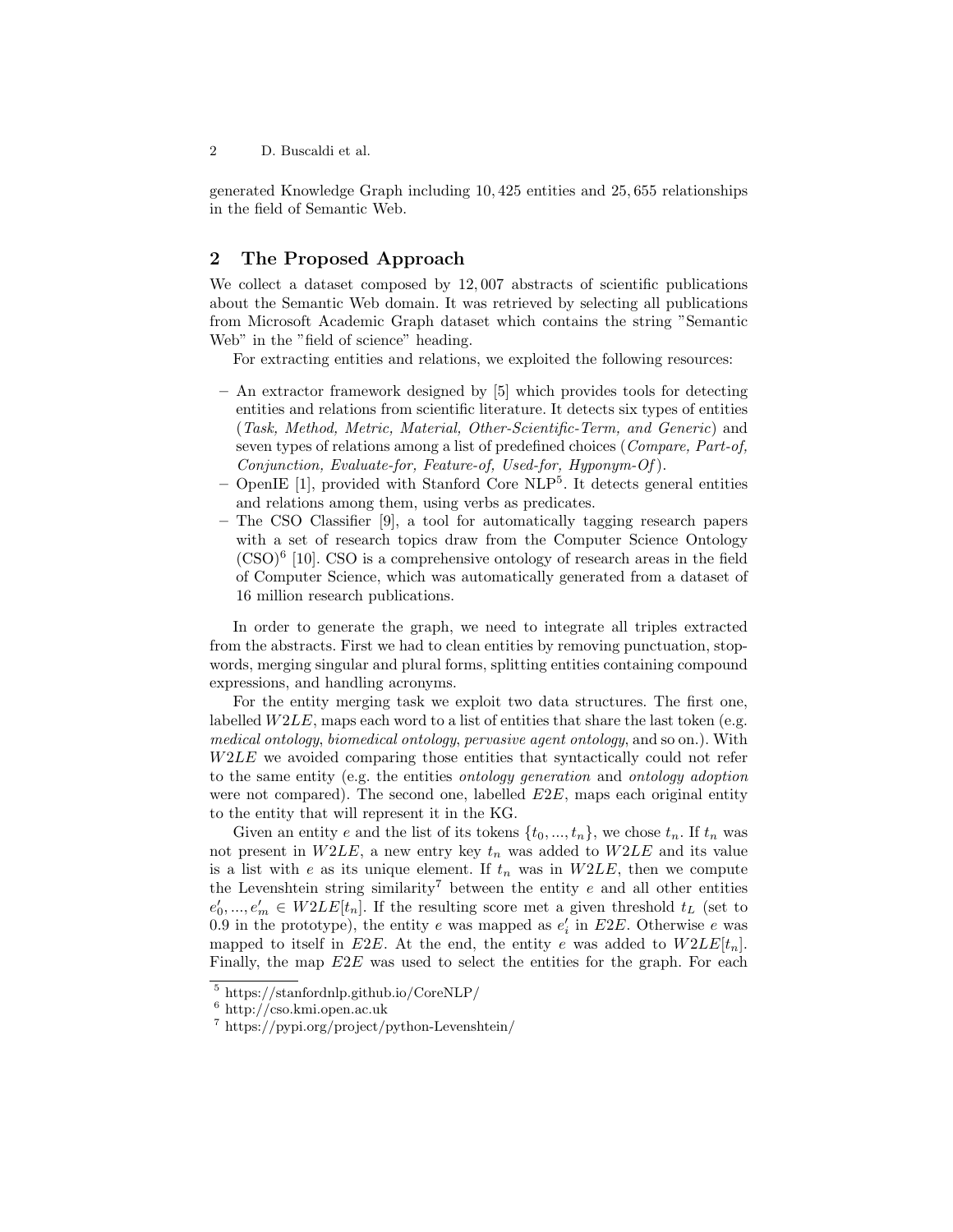entry key  $e_x$ , if its corresponding entity  $e_y = E2E[e_x]$  was not in the graph, a new entity with label  $e_y$  was added.

In order to merge similar relations and reduce their number, we clustered all verbs labels. To do so we exploited WordNet [6] and a set of Word2Vec word embeddings trained on 9 million research papers from Microsoft Academic Graph<sup>8</sup>. In details, given the set of all verbs  $V = \{v_0, ..., v_n\}$ , we built a distance matrix M considering as a distance between two verbs  $v_i$  and  $v_j$  the 1− Wu-Palmer<sup>9</sup> similarity between their synsets. Then, we apply a hierarchical clustering algorithms, cutting the dendrogram where the number of clusters had the highest value of overall silhouette-width [3]. Subsequently, clusters were refined as follows. Given a cluster c, we assigned each verb  $v_{i_c} \in c$  with the word embedding  $w_i$  in the Word2Vec model, and computed the centroid  $ce$  of the cluster as the average of word embeddidngs of its elements. Then, we ordered verbs in ascending order by the distance from ce. All verbs with a distance over a threshold t were discarded. All the other verbs were mapped on the verb nearest to the centroid ce.

#### 3 The Knowledge Graph

In this section, we report our preliminary results about the KG produced from 12, 007 papers about the Semantic Web (using  $t_L = 0.9$ ).

The resulting KG contains 10, 425 entities and 25, 655 relationships. It includes both verb-based relations (from OpenEI) and default relations (from the Extractor Framework). Verbs are usually more informative, but also harder to extract. The Extractor Framework is more flexible and it is able to extract a large number of relationships, but these are usually less specific. Using both systems allows us obtaining a good balance between coverage and specificity.

Table 1. Contribution of Extractor Framework and CSO to the KG entities.

| <b>Tools Entities Contribution</b>   | Count | Percentage |
|--------------------------------------|-------|------------|
| CSO                                  | 1034  | 9,92%      |
| Extractor Framework                  | 8668  | 83.15%     |
| Exclusive CSO                        | 117   | 1.12%      |
| Exclusive Extractor Framework        | 7751  | 74.35%     |
| Entities where both tools contribute | 917   | 8.8%       |
| Derived Entities                     | 1640  | 15.73%     |

Table 1 reports statistics about entities. To weight the actual contribution of each tool, we counted the number of entities that were extracted by each tool. With the label *Exclusive* we indicate the percentage of entities identified only by a specific tool. The row Derived Entities refers to the additional entities that were obtained by merging or splitting the original entities extracted by the tools.

Most entities come from the Extractor Framework tool, which contributes to the 83, 15% of all entities, and exclusively contributes to 74, 35% of them. The

 $8$  Avaliable at http://tiny.cc/w0u43y

<sup>9</sup> http://www.nltk.org/howto/wordnet.html